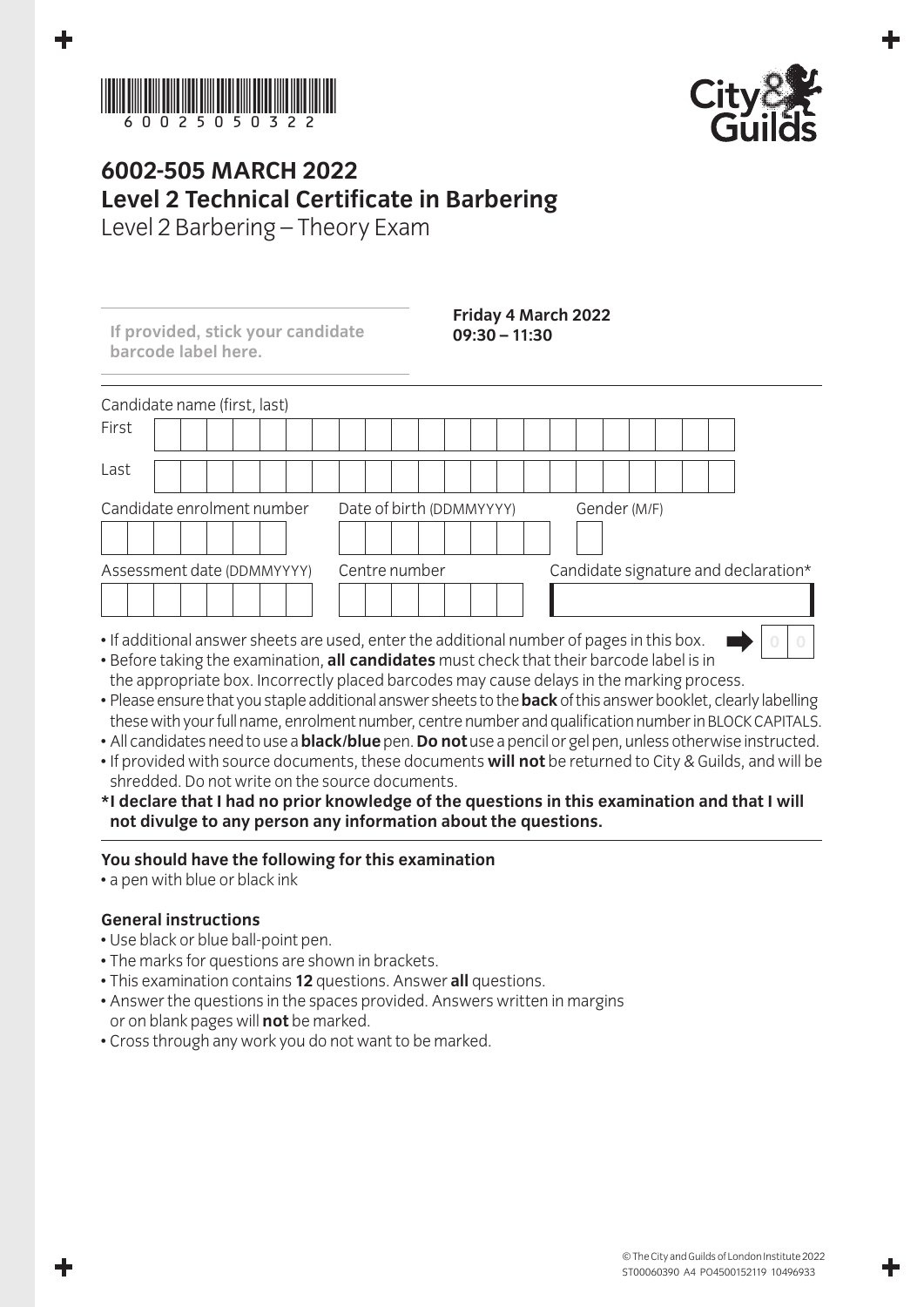|   | 6002-505 |                                                                             | 4 March 2022  |  |
|---|----------|-----------------------------------------------------------------------------|---------------|--|
| 1 | a)       | State the effect a surface conditioner has on the hair structure.           | $(1$ mark $)$ |  |
|   | b)       | Give three reasons for using a surface conditioner on shoulder length hair. | (3 marks)     |  |
|   |          |                                                                             |               |  |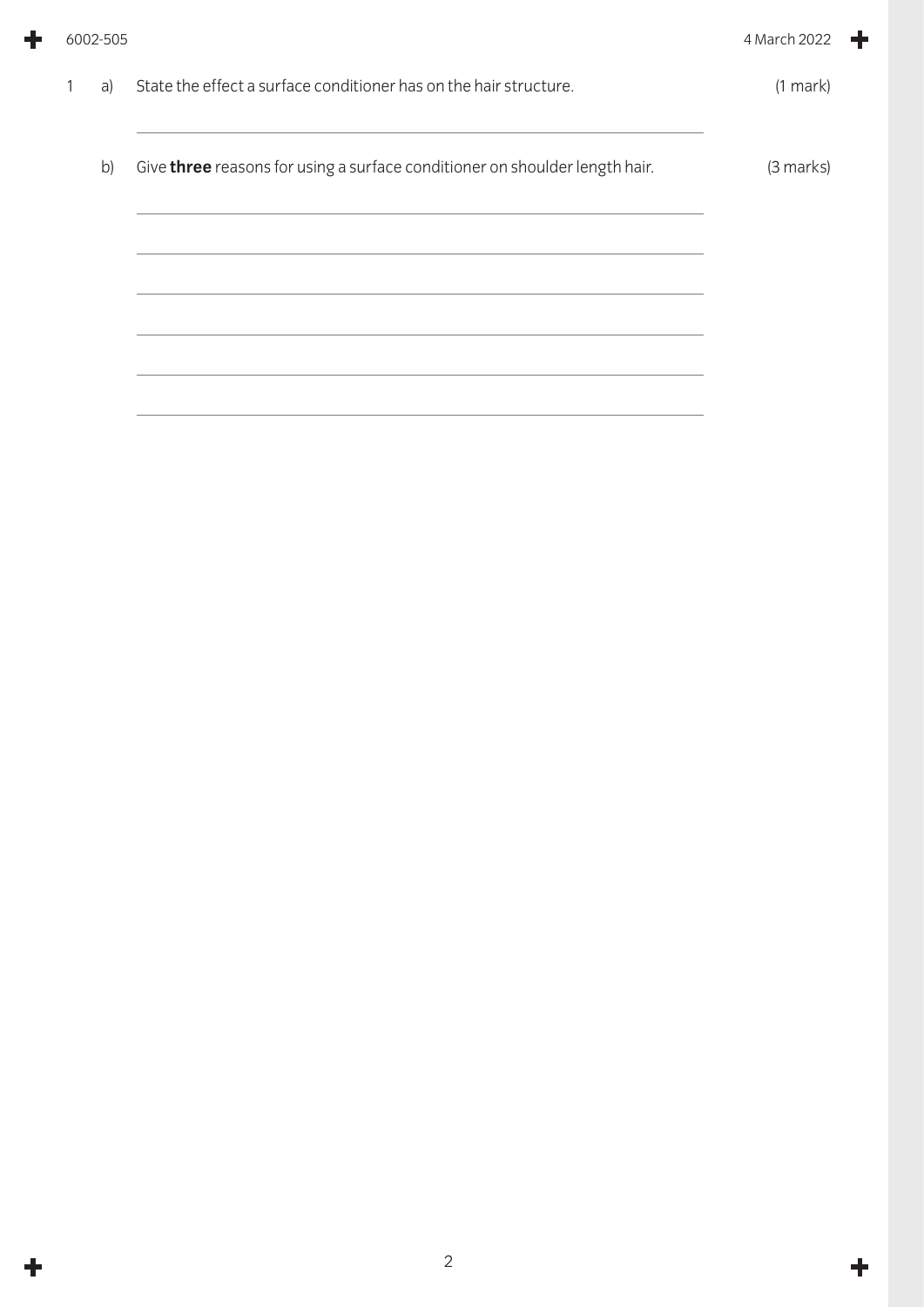| a) | Explain the importance of good personal hygiene when working in a barber shop.                                        | (4 marks) |
|----|-----------------------------------------------------------------------------------------------------------------------|-----------|
|    |                                                                                                                       |           |
|    |                                                                                                                       |           |
|    |                                                                                                                       |           |
|    |                                                                                                                       |           |
|    | <u> 1989 - Johann Stoff, amerikansk politiker (d. 1989)</u>                                                           |           |
|    |                                                                                                                       |           |
|    |                                                                                                                       |           |
|    | <u> 1989 - An Dùbhlachd ann an Dùbhlachd ann an Dùbhlachd ann an Dùbhlachd ann an Dùbhlachd ann an Dùbhlachd ann </u> |           |
|    |                                                                                                                       |           |
|    |                                                                                                                       |           |
|    | <u> 1989 - Johann Stoff, amerikansk politiker (d. 1989)</u>                                                           |           |
| b) | Explain two benefits of having a professional attitude when working in<br>a barbershop.                               | (4 marks) |
|    |                                                                                                                       |           |
|    |                                                                                                                       |           |
|    |                                                                                                                       |           |
|    |                                                                                                                       |           |
|    |                                                                                                                       |           |
|    |                                                                                                                       |           |
|    |                                                                                                                       |           |
|    |                                                                                                                       |           |
|    |                                                                                                                       |           |
|    |                                                                                                                       |           |
|    |                                                                                                                       |           |
|    |                                                                                                                       |           |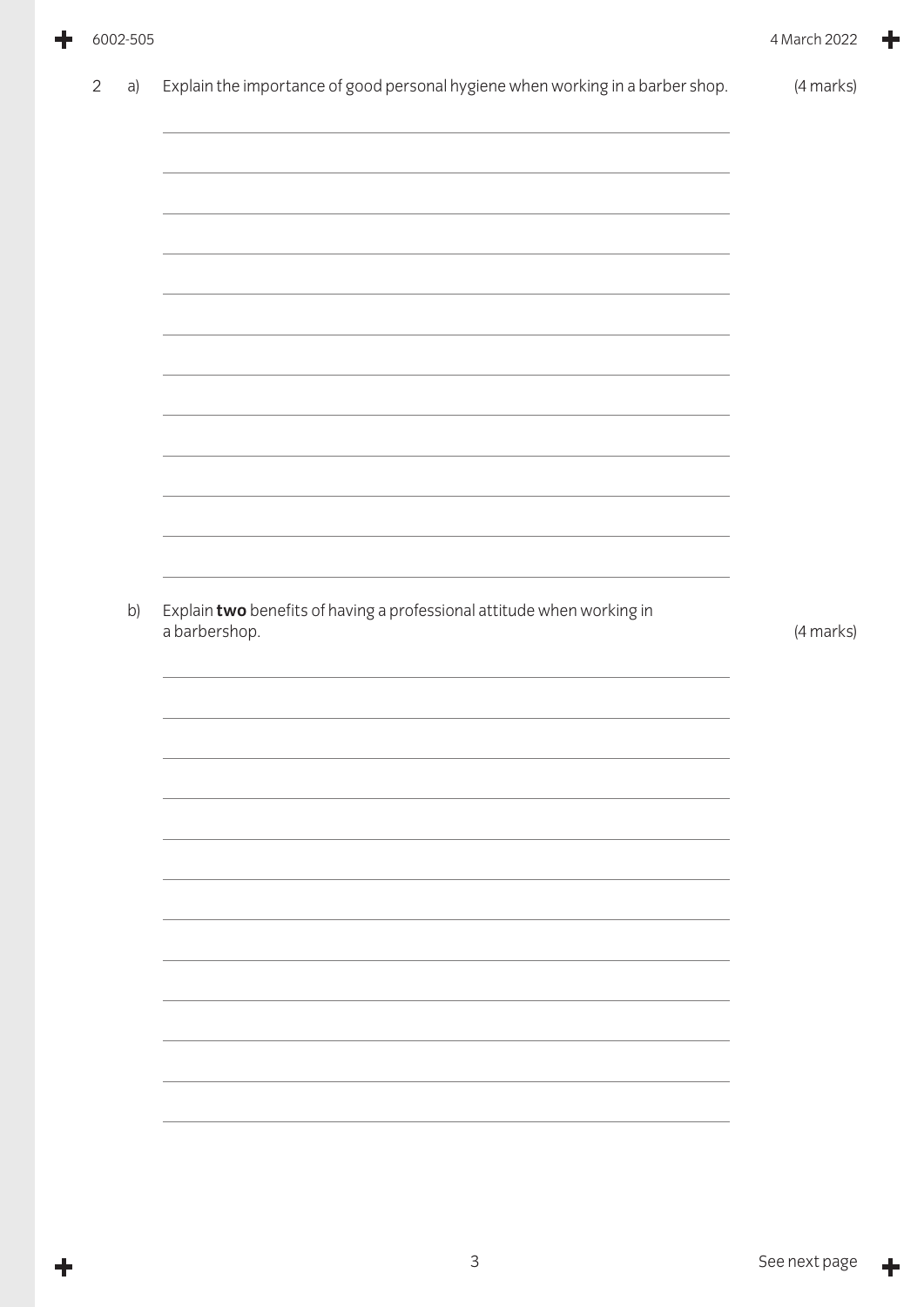|                | 6002-505                                                                                                                                                       | 4 March 2022 |
|----------------|----------------------------------------------------------------------------------------------------------------------------------------------------------------|--------------|
| $\mathsf{3}$   | State five requirements of the Data Protection Act which must be followed by a barber.                                                                         | (5 marks)    |
| $\overline{4}$ | State the difference between the hydrophilic head and hydrophobic tail of a<br>shampoo molecule.                                                               | (2 marks)    |
| 5              | and the control of the control of the control of the control of the control of the control of the control of the<br>State three characteristics of the cortex. | (3 marks)    |
| 6              | Explain one reason for using wax to style the hair following a blow-drying service.                                                                            | (2 marks)    |
|                |                                                                                                                                                                |              |

╋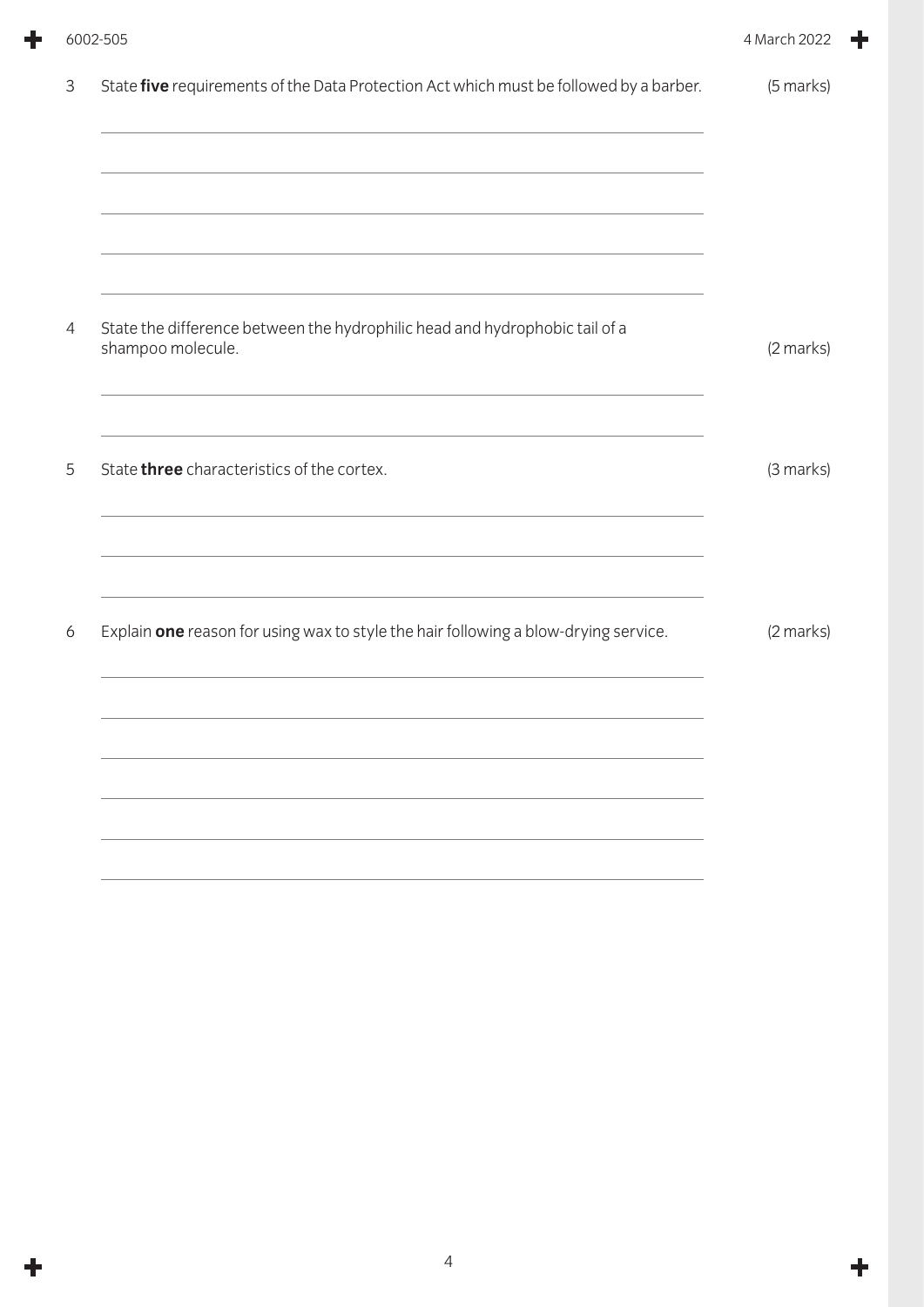| a) Explain why it is important to keep the client's hair evenly wet throughout |           |
|--------------------------------------------------------------------------------|-----------|
| the haircut.                                                                   | (4 marks) |

|   | b)           | State three effects that can be created when finger drying the client's hair.                       | (3 marks)     |
|---|--------------|-----------------------------------------------------------------------------------------------------|---------------|
|   | $\mathsf{C}$ | Identify the styling attachment used to spread the airflow when finger drying.                      | $(1$ mark $)$ |
| 8 | a)           | Describe the look created when using the following angles throughout the full haircut:<br>0 degrees | $(1$ mark $)$ |
|   | $\mathsf{b}$ | 90 degrees.                                                                                         | $(1$ mark)    |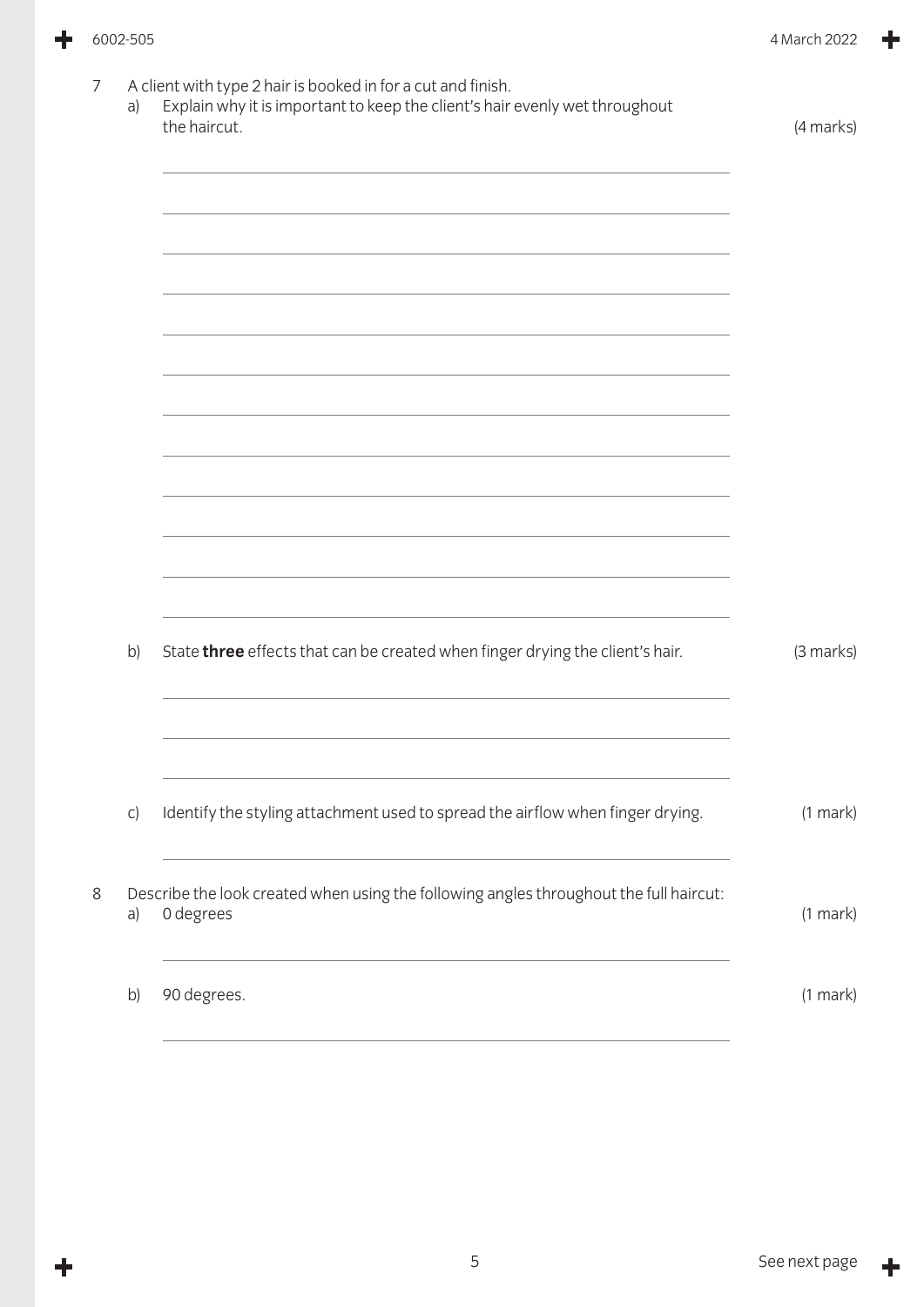| Explain the use of two different techniques when cutting around the ear<br>with trimmers. | (4 marks) |
|-------------------------------------------------------------------------------------------|-----------|
|                                                                                           |           |
|                                                                                           |           |
|                                                                                           |           |
|                                                                                           |           |
|                                                                                           |           |
|                                                                                           |           |
|                                                                                           |           |
|                                                                                           |           |
|                                                                                           |           |
|                                                                                           |           |
|                                                                                           |           |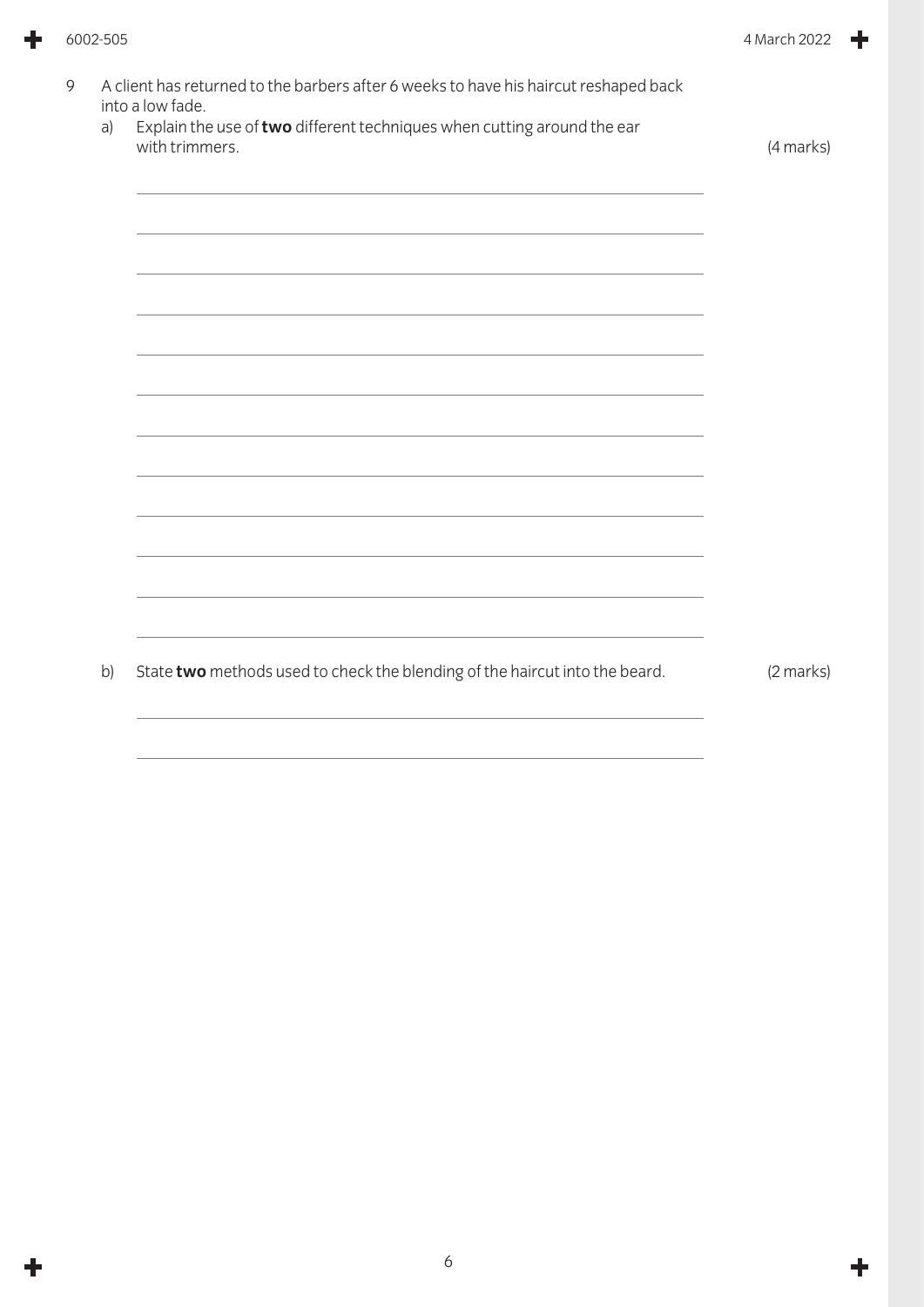| 4 March 2022<br>6002-505 |                                                                                  |           |  |
|--------------------------|----------------------------------------------------------------------------------|-----------|--|
| 10                       | Explain three factors to consider when cutting hair with poor elasticity.        | (6 marks) |  |
|                          |                                                                                  |           |  |
|                          |                                                                                  |           |  |
|                          |                                                                                  |           |  |
|                          | ,我们也不能在这里的时候,我们也不能在这里的时候,我们也不能会在这里的时候,我们也不能会在这里的时候,我们也不能会在这里的时候,我们也不能会在这里的时候,我们也 |           |  |
|                          |                                                                                  |           |  |
|                          |                                                                                  |           |  |
|                          |                                                                                  |           |  |
|                          |                                                                                  |           |  |
|                          |                                                                                  |           |  |
|                          |                                                                                  |           |  |
|                          |                                                                                  |           |  |
|                          |                                                                                  |           |  |

11 Describe **two** characteristics of impetigo on the face. (2 marks)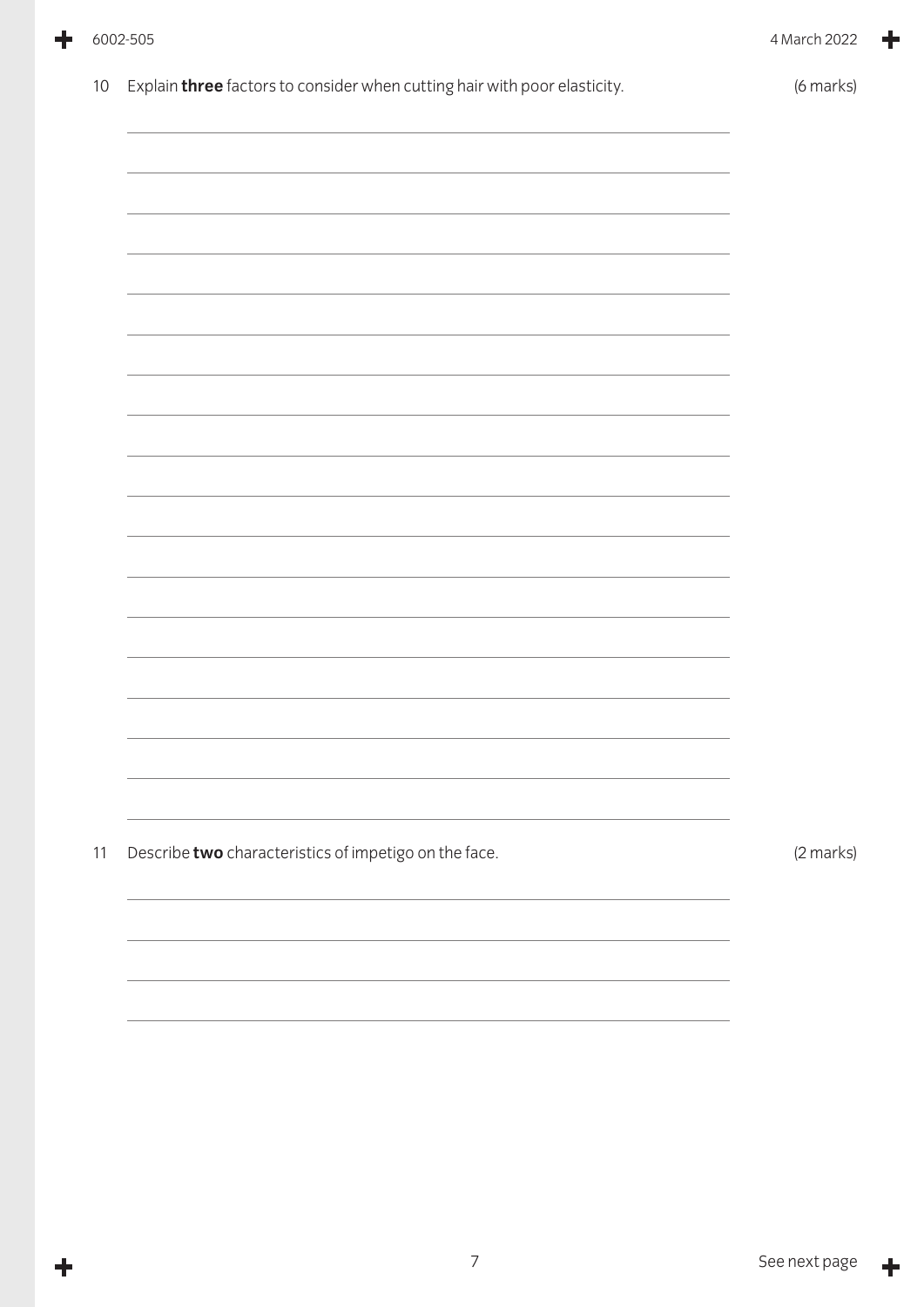- - 12 Rav would like his hair cut and styled for a 1950s themed party. He has type 1 medium density hair, a cowlick and narrow face. He also wants to be able to change the look the next day to something more current. He has brought in a picture for the themed style.



Image of male hair cut – Published Anonymously – pinterest.co.uk

**Figure 1**

Discuss the factors to consider and make recommendations for Rav's request. (12 marks)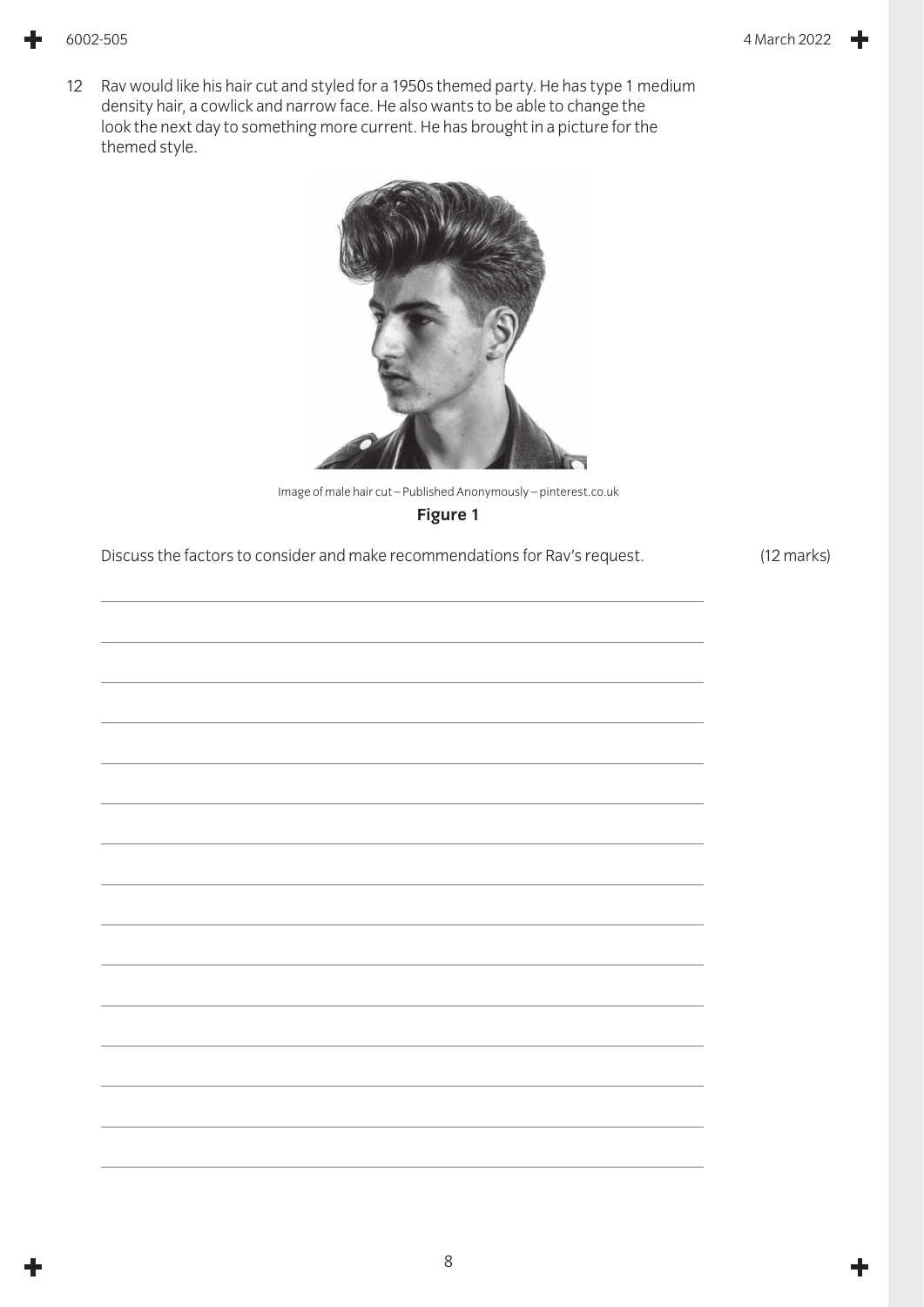| the control of the control of |
|-------------------------------|
|                               |
|                               |
|                               |
|                               |
|                               |
|                               |
|                               |
|                               |
|                               |
|                               |
|                               |
|                               |
|                               |
|                               |
|                               |
|                               |
|                               |
|                               |
|                               |
|                               |
| $\overline{\phantom{0}}$      |
|                               |
|                               |
|                               |
|                               |
| $\overline{\phantom{a}}$      |
|                               |
|                               |
|                               |
|                               |
|                               |
|                               |
|                               |
|                               |
|                               |
|                               |
|                               |
|                               |
|                               |
|                               |
|                               |
|                               |
|                               |
|                               |
|                               |
|                               |
| $\overline{\phantom{0}}$      |
|                               |
|                               |
|                               |
|                               |
|                               |
|                               |
|                               |
|                               |
|                               |
|                               |
|                               |
|                               |
|                               |
|                               |
|                               |
|                               |
|                               |
|                               |
|                               |
|                               |
|                               |
|                               |
|                               |
|                               |
|                               |
|                               |
|                               |
|                               |
|                               |
|                               |
|                               |
|                               |
|                               |
|                               |
|                               |
|                               |
|                               |
|                               |
|                               |
|                               |
|                               |
|                               |
|                               |
|                               |
|                               |
|                               |
|                               |
|                               |
|                               |
|                               |
|                               |
|                               |
|                               |
|                               |
|                               |
|                               |
|                               |
|                               |
|                               |
|                               |
|                               |